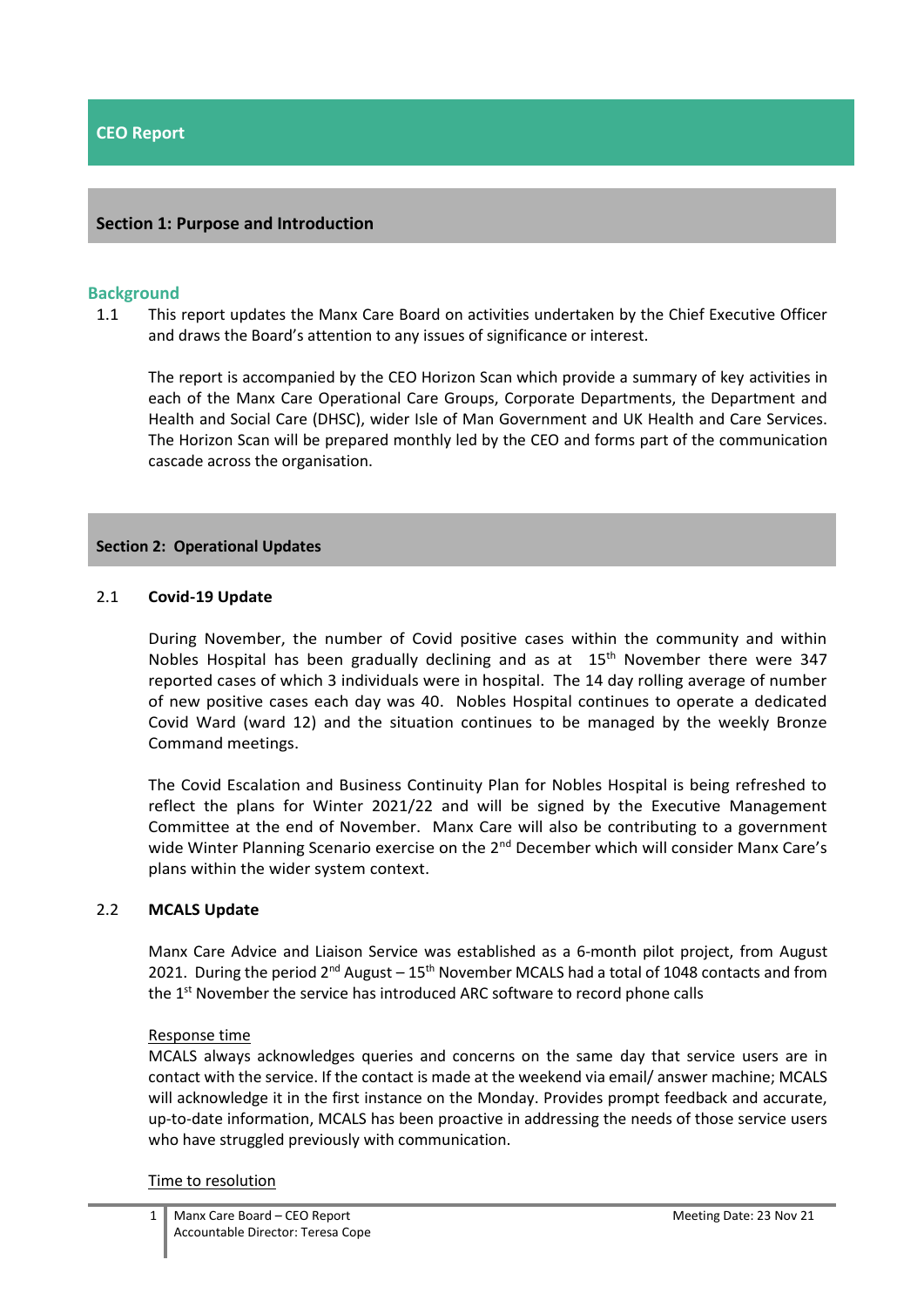MCALS has resolved contacts within the same working day 93% of the time. All cases are resolved within 7 days, with the exception of some more complex cases which require the input of colleagues across Manx Care and Government in order that the necessary information is gathered.

## De-escalation of concerns

Identifying areas of client dissatisfaction, MCALS has deescalated situations, providing a resolution before service users decide to make a complaint

## Future Service Delivery Model from February 2022

A business case for the future service model from February 2022 when the pilot ends has been developed and is being considered by the Business Case Review Group. If approved this would be ratified by the Executive Management Committee. The service model proposed includes service leadership of a Band 7 supported by two Executive Officers (EOs).

# Feedback

MCALS has received positive feedback from patients, service users, and their families and friends. MCALS has had great appreciation from the Minister's and MHK's, Private sector User's (e.g.: Sight Matters), and Voluntary Agencies

# 2.3 **Feedback and Escalations from Executive Management Committee (EMC)**

The EMC was held on the 29<sup>th</sup> October 2021. The committee considered in detail the financial position for Manx Care and the significant movement in the forecast deficit to circa 10-12m. Further work to achieve a granular understanding of the position was initiated and the Performance and Accountability Review meeting on the 2<sup>nd</sup> November would focus on finance.

It was noted that there had been a lot of annual leave taken over the recent months which had required high amounts of bank and agency to be booked to ensure the hospital had continued to run safety. As identified in the Director of Nursing report to the September Board, many wards and key front line service areas do not have 'headroom' built into the budgeted establishments to cover annual leave and essential training and hence covering. This, combined with the level of vacancies that exist often result in bank and agency having to be booked to ensure safe staffing levels. It was also noted that costs of locums and agency workers has increased significantly as demand for workforce has increased as UK organisation focus on restoration and recovery of activity.

EMC received the draft Access Policy for consideration which has been circulated widely for comment. The policy will be brought back to EMC at the end of November and will be shared with DHSC.

EMC approved the business case for Lilie which is the Clinical system used by the Sexual Health Service. As part of the upgrade to the Electronic Patient Record the system will be rolled to the Family Planning Service and the Termination Service.

EMC noted continued concerns from operational teams regarding non funding of NICE TA. Whilst this is anticipated to be partially addressed in the future, there is evidence that some Consultants are now referring patients to the UK for treatment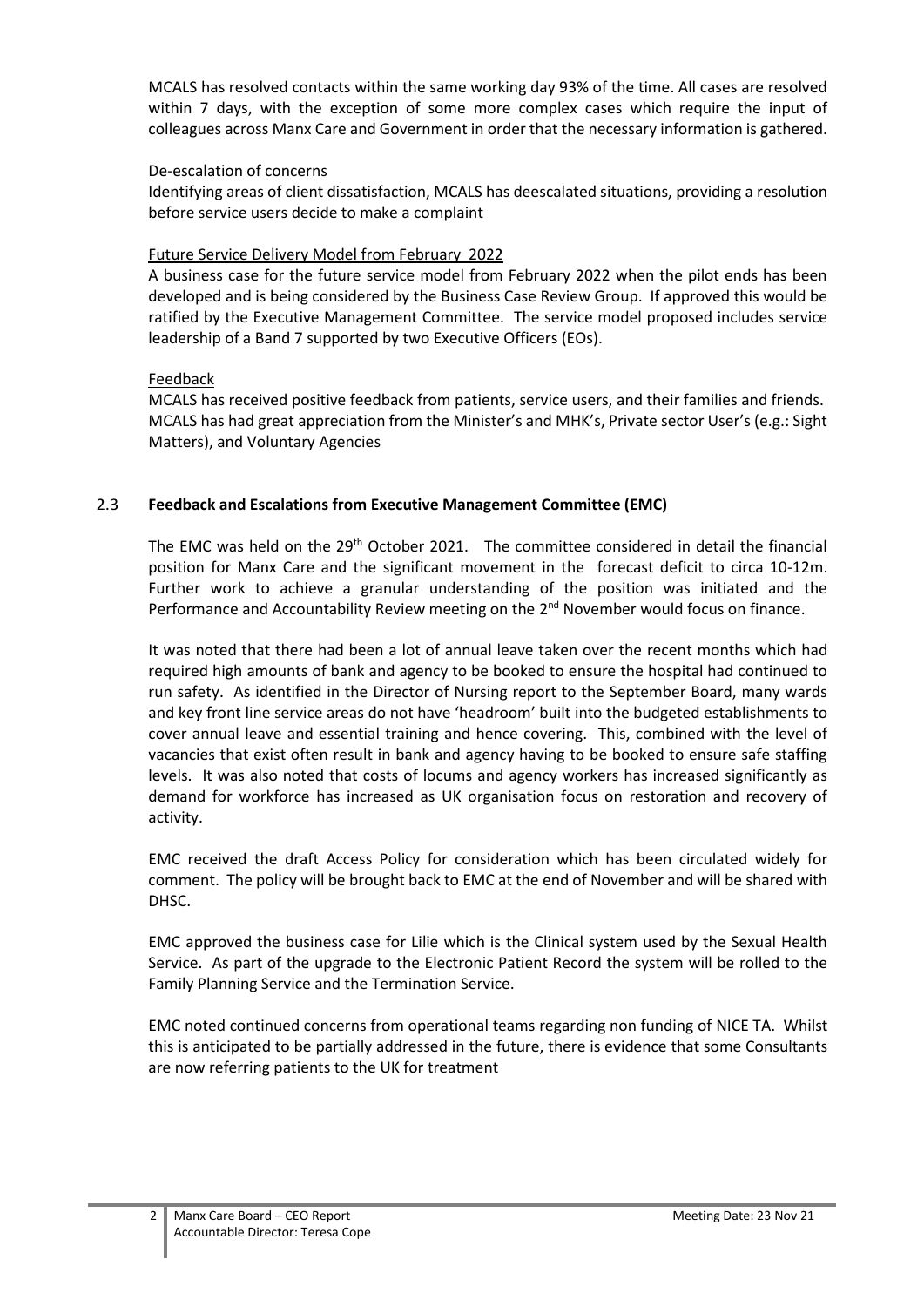# 2.4 **Vaccination Update**

The Covid-19 vaccination team has continued to deliver the various elements of the vaccination programme during October and November, including the booster and third dose programme, through the Chester St hub, some GP practices, in care homes and in the community. The team has also delivered sessions to vaccinate 12-15 year olds which has been locality based, in conjunction with the Health Visitor and School Nursing Service. In addition to this, we continue to give first and second doses of the primary dose schedule to those who have elected to receive the Covid-19 vaccination.

The booster programme is now well embedded across the various points of delivery, with the latest development being the arrangement of two clinics for learning disabled service users which will take place in the Tall Trees complex later in November, supported by the Learning Disabilities Team.

The recent announcement that boosters should be given to those 40-49 will mean a significant increase in demand particularly over late December/early January when most within this age range reach their 6 month dose interval however the planning for this is being worked on at the moment.

The logistics of the third dose programme for immunocompromised patients has proved challenging as we are heavily reliant on hospital consultants to identify those patients who are eligible for a third dose, and the timing of any vaccine may involve a temporary treatment break (if the immunocompromised is caused by medication) which is time consuming based on the volumes involved (~800 patients). Our GP based in the Vaccine Hub is acting as a liaison between the specialists in the hospital and off island and the booking team to ensure that people eligible for a third dose are booked in ASAP. Currently we have administered 304 third doses with a further two vaccination sessions dedicated to third doses earmarked in early December.

# 2.5 **Clinical Director Appointments**

I am pleased to announce the Dr Marina Hudson has been appointed as Clinical Director for Integrated Mental Health Services Care Group and Dr Pradip Thakker has been appointed as Clinical Director for Integrated Womens, Childrens and Family Services Care Group.

During November we have appointed 3 Consultants in Respiratory Medicine, a Consultant Radiologists and a Consultant Anaesthetist.

# **Section 3: Communication and Engagement**

- 3.1 Given the ongoing resource pressure in Communications, activity has been focused in three key areas over the last month:
	- Provision of support at Executive level for the management of ongoing operational demand and media enquiries
	- Recruitment activity, including off-Island targeted activity and on-Island Nurse training
	- Maintaining the BAU operating rhythm around internal communication and colleague engagement